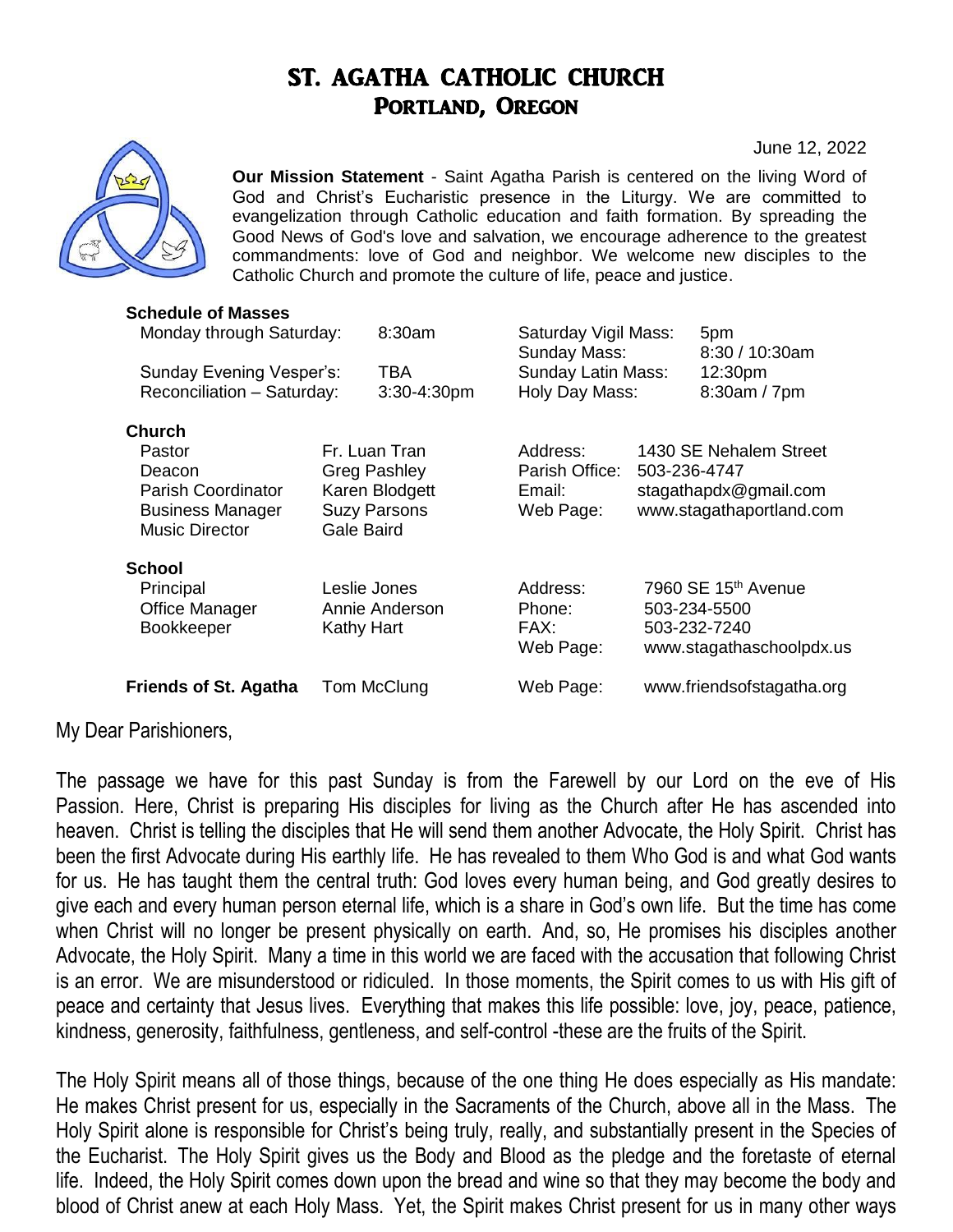as well. The Spirit guides us, when we listen to the words of Scripture, to understand and to believe in the words we are hearing. The Spirit guides us, when we are trying to work out what the right thing to do is in our lives. He comforts us when we experience difficulties and loss in our lives. He strengthens our "I" in front of seemingly insurmountable dangers that threaten to wipe us out – mentally, physically, and spiritually. And for a faithful Christian He is there at the moment of death, and all the moments in which life and death hang in a balance. In all these ways, the Spirit makes Christ present. He maintains in our conscience the truth about God and about ourselves. He reminds us, He helps us remember God Who offers us life. He is not only at work within us at the profound moment of conversion, but He is also active within us whenever we make the choice to live well rather than badly, to be loving rather than selfish, to have courage rather than to give in to despair. He gives calmness and serenity so that we might not forget Who is really in control of our destiny when life and death hang in a balance!

Fr. Luan

03 03 03 03 03 03



# *Sacrament of First Communion*

Congratulations to our 2022 First Communion Class

Addison Blixhavn August Denny

Matthew O'Reilly **Andrea Scrutton** 

Camryn Armstrong Graysen Bellavara

Althea Hemmen Scarlett Longstreet

Rory Marsh Josephine Neuman

Thank you Ana Maria McClellan and Barbara Wade for their leadership!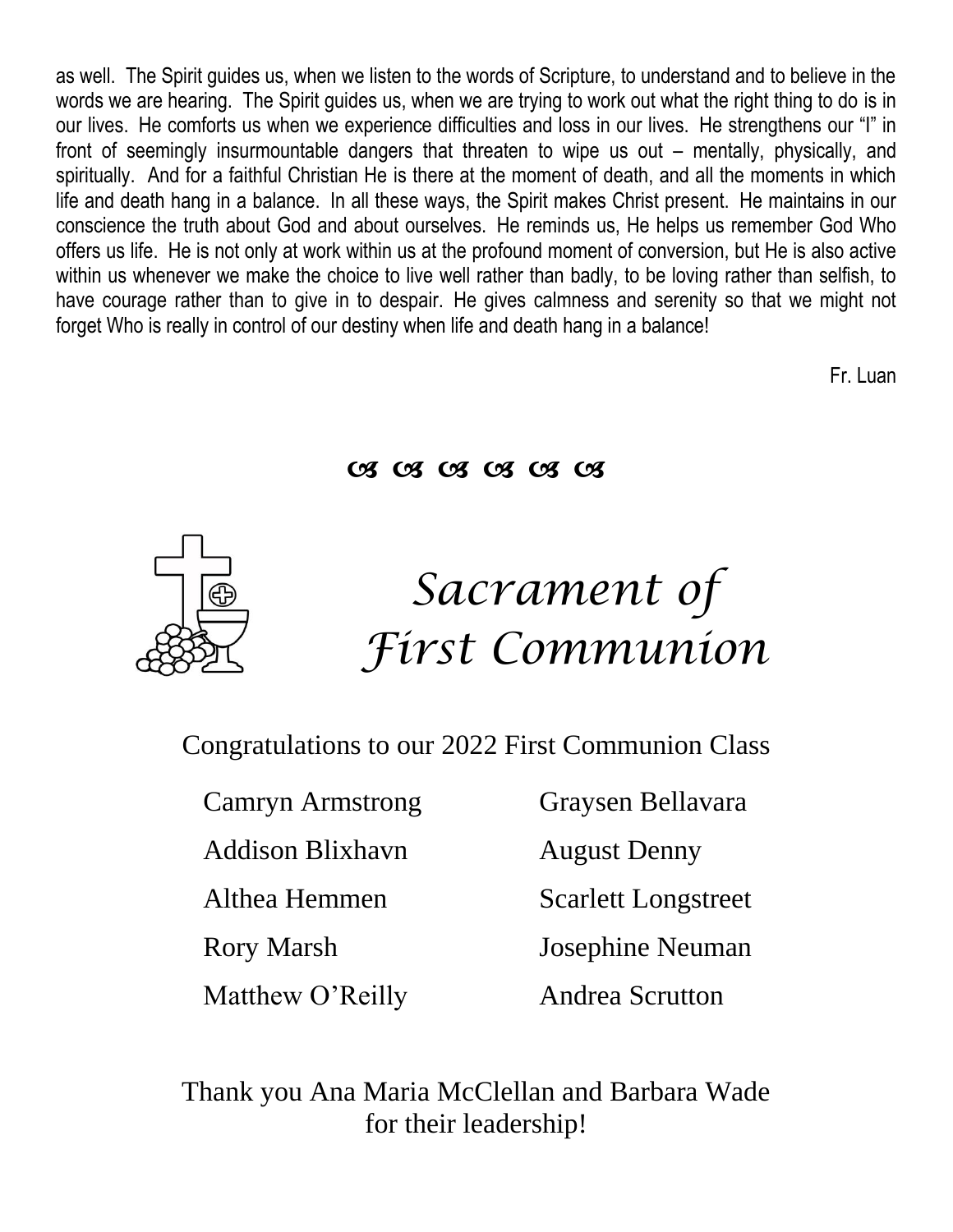## St. Agatha Catholic Church June 12, 2022 The Most Holy Trinity

Want to visit our **ADORATION CHAPEL** and you don't want to commit to an hour? Stop in anytime Monday through Friday 7am – 4pm, stay for as long or as little you'd like!

**COFFEE & DONUTS!** Join us on Sunday's after the 8:30 & 10:30 Masses for coffee, donuts and fellowship in the Parish Hall!

Join us in the church on Tuesday evenings at 7pm for **WEEKLY DEVOTIONS** to our Mother of Perpetual Help!

#### **SCRIPTURE READINGS**

June 19, 2022 First Reading: Genesis 14:18-20 Second Reading: 1 Corinthians 11:23-26 Gospel Reading: Luke 9:11b-17

#### **OFFERTORY COLLECTIONS**

June 5 \$ 5,272

THANK YOU for continuing to support your Parish! Please drop your donation off at the Parish Center, mail it, or sign up for online giving via our website www.stagathaportland.com

#### **LECTORS**

June 18 5pm Pat Dieringer June 19 8:30 Geri Adams 10:30 David Kingsella

#### **ALTAR CARE**

June 22 – Tim & Mary Eivers July 6 – Helen Davalos, Kelly Petrin, Kurt Ziehlke July 20 – Vicki Altenhofen & Patti King



#### **PARISH ACTIVITIES**

#### **JUNE**

- 12 Sunday Mass, 8:30am Church Sunday & 1<sup>st</sup> Communion Mass, 10:30am Sunday Latin Mass, 12:30pm – Church
- 13 Weekday Mass, 8:30am Church Thrifty Cottage opens at 10am Graduation Rehearsal, Noon – Church 8 th Grade Graduation, 6:30pm – Church Karate, 6:30pm – Church
- 14 Weekday Mass, 8:30am Church Thrifty Cottage opens at 10am Judo, 1:30 & 10:30am – Hall Gym Band Rehearsal, 6pm – Parish Hall Weekly Devotions, 7pm – Church
- 15 Weekly School Mass, 8:30am Church Kindergarten Graduation, 9:30am – Church School Band Practice 2pm – Church Judo, 6:30pm – Hall Gym Communion & Liberation, 7pm – Parish Ctr
- 16 Men's Bible Study, 6:45am Parish Center Weekday Mass, 8:30am – Church Thrifty Cottage opens at 10am Judo, 1:30 & 6:30pm – Hall Gym
- 17 Weekday Mass, 8:30am Church Thrifty Cottage opens at 10am Judo, 5pm – Hall Gym
- 18 Weekday Mass, 8:30am Church Thrifty Cottage opens at 10am Judo, 10am – Hall Gym Weekly Reconciliation, 3:30pm – Church Saturday Vigil Mass, 5pm – Church
- 19 Sunday Mass, 8:30 & 10:30am Church Coffee & Donuts begins at 9:30am – Hall Sunday Latin Mass, 12:30pm- Church

**HELP WANTED!!** Our Grounds Crew is shorthanded! Could you help once a month for 1- 2 hours? We especially need help with weeding, edging, and mowing! Questions? Contact Andy at 503-953-5336

**PRAYER GARDEN!** Have you seen our new Prayer Garden? It's located behind the Parish Center! Stop by and see the wonderful creation from our volunteers!